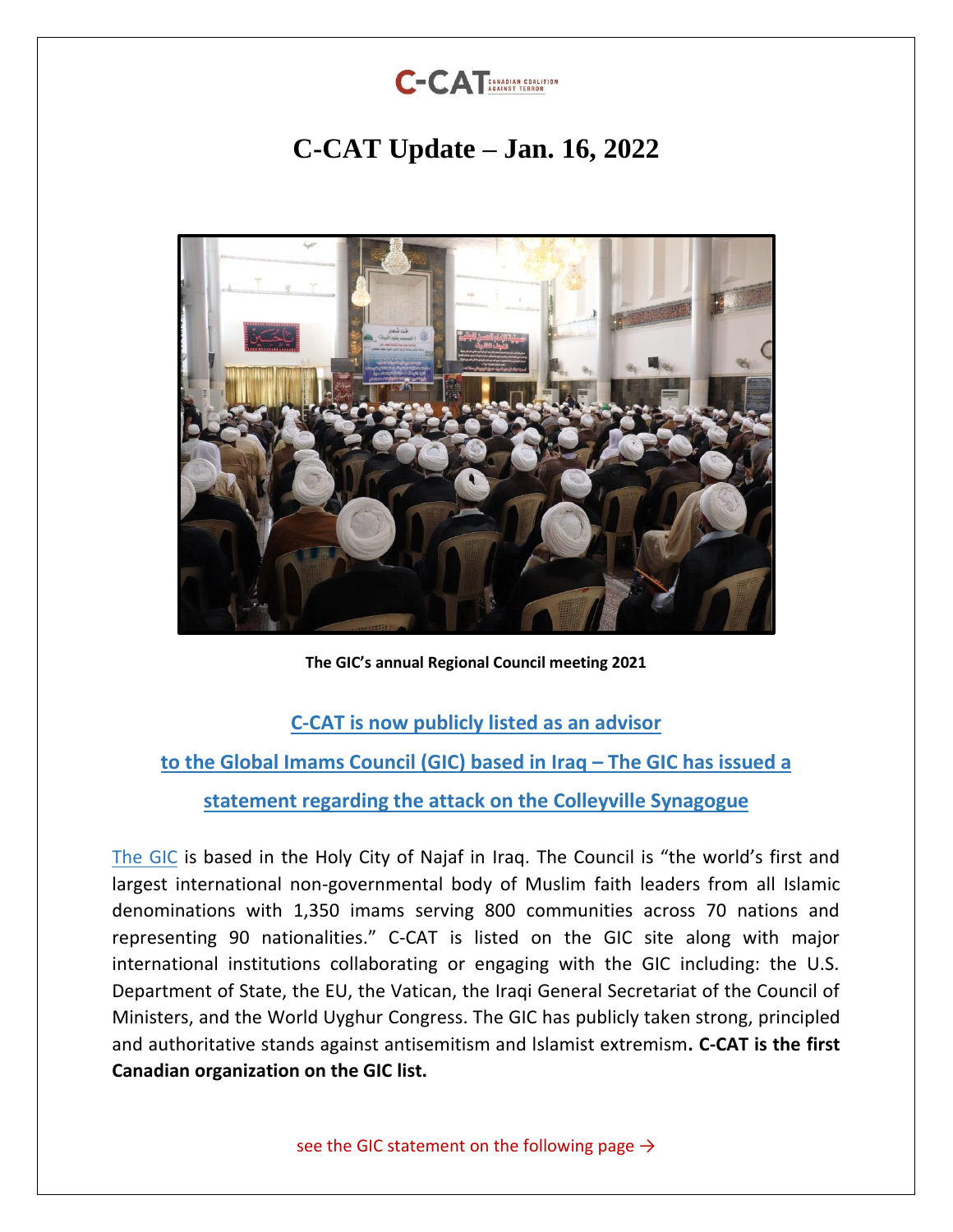

### **The GIC Declaration on Colleyville: An Islamic Clerical Condemnation**

#### **of Supporters of Convicted Terrorist and Rabid Antisemite Aafia Siddiqui**

GIC declarations are binding on all current and future members of the GlC: including all mosques, centers, institutes, and organizations operated by GIC Imams worldwide



The GIC statement is clear Islamic **clerical**  condemnation of Pakistan, various human rights groups, and Islamist organizations in the US and across the globe that like the hostage-taker in Colleyville, have sought the freedom of Aaifa Siddiqui from an American prison.

Often referred to as "Lady Al-Qaida", Siddiqui, a rabid antisemite, has become an icon amongst Islamist extremists "who hope to free her as some kind of [trophy](https://www.jpost.com/international/article-692650) in the Islamist terrorist hierarchy of achievements."

#### **Please note paragraphs 3 and 4 of the GIC declaration.**

Unlike apologists in the US and across the globe, that condemn the hostage-taking incident at the synagogue in Colleyville but defend Siddiqui's innocence, there is no equivocation in the GIC statement. It is an unqualified condemnation of Pakistan and other Islamic groups that continue to [claim](https://www.jpost.com/international/article-692650) that Siddiqui is a victim of the "war on terror"; "a daughter of the [Pakistani] nation"; and "one of the greatest examples of injustice in U.S. history".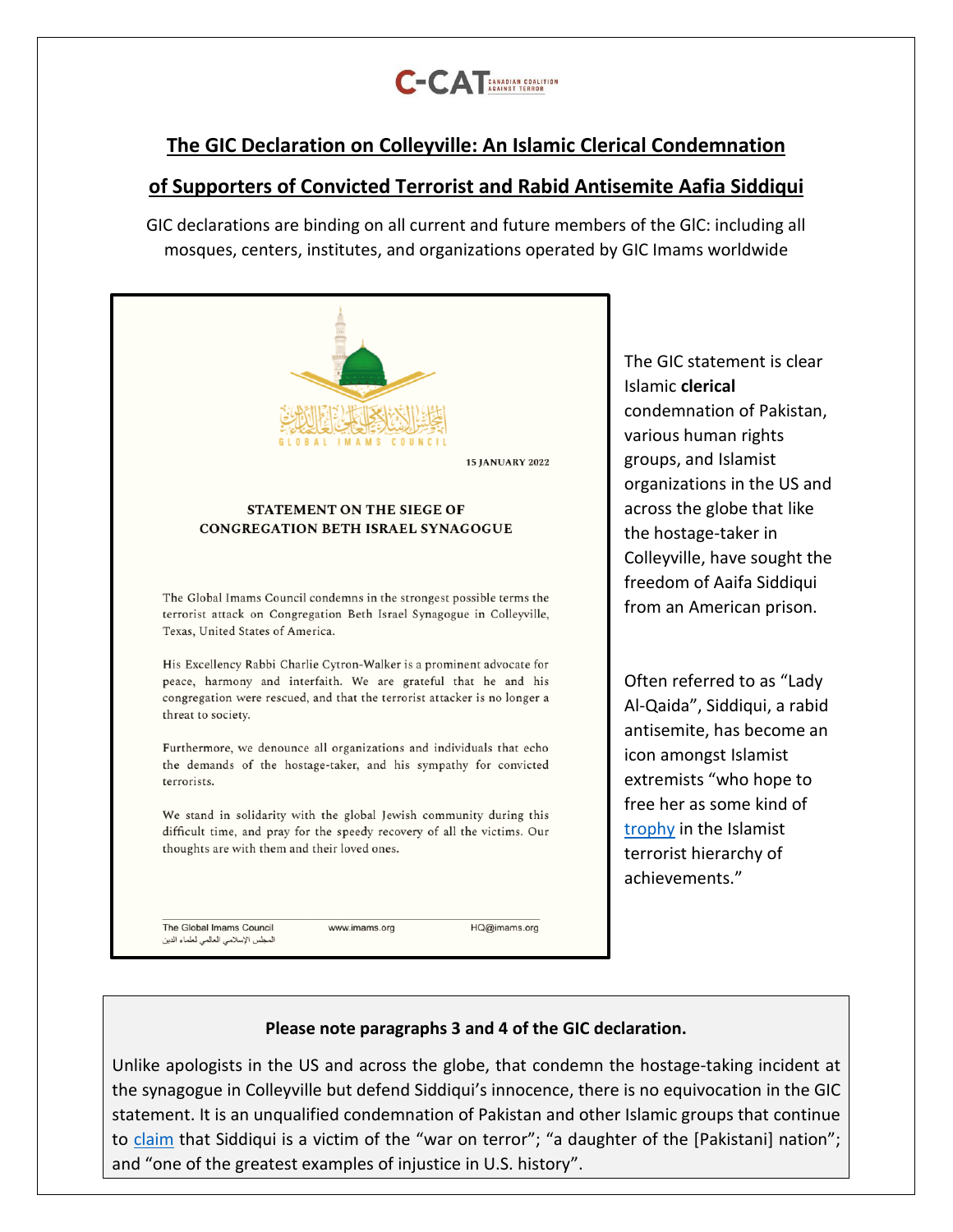

## **The GIC and C-CAT**

**1. C-CAT and the GIC**: C-CAT has worked closely over the last two years with Council reps on a series of groundbreaking declarations targeting antisemitic icons, conspiracies, and terrorist and extremist entities including the IRGC, Hamas and the Muslim Brotherhood. **The first declaration was a formal adoption by the Council of the IHRA definition of antisemitism**. For more on this click [here.](https://c-catcanada.org/resources/global-imams-council-adopts-the-ihra-definition-of-antisemitism-c-cat/)

**2. The Critical Import of Clerical Influence in Fighting Radicalization and Extremism:** Clerics in the Muslim world are a key political and cultural force both within, but also well beyond, the region's political frameworks. Clerical efforts like those of the GIC, are therefore indispensable in curtailing the influence of Islamist extremists, clerics and institutions who regularly and effectively dismiss and delegitimize state entities who oppose them, as enemies of the Muslim world fundamentally at odds with Islamic sensibilities.

**3. A Clerical Voice Against Genocidal Islamist Jew-hatred:** Islamist antisemitism is at the very heart of the theology, strategies, and writings of extremist entities like the Muslim Brotherhood and the Khomeinists of Iran. It is uncompromising, unrelenting, and openly genocidal. For these groups that have tens of millions of adherents and sympathizers, antisemitism is neither a rhetorical tactic nor a secondary objective, but a raison d'être. It is a central organizing principle that animates and informs the worldview and policies of Iran's Islamic Revolution and fuels the onslaughts of a plethora of terrorist groups that Islamism has spawned, tolerated, or actively supported.

Notably, Islamist antisemitism has demonstrated unique capacities as a "super-spreader" of Jewhatred across the globe. Its canards have been adopted, amplified, and normalized by extremists on both ends of the political spectrum throughout western world. Islamist antisemitism is a key driver and catalyst of global antisemitism and is now being directly and unambiguously confronted by the GIC on an unprecedented institutional scale. This is likely to have significant impact both on the ground and throughout the political corridors of the Islamic world.

**We will shortly be providing more information and analysis on several other recent declarations related to extremism and antisemitism.** Each declaration represents an important steppingstone in creating an ideational, theological, and educational platform for transformative change from within the Islamic world on the ground floor of the extremist threat**.** These GIC declarations are binding on all current and future members of the GlC: including all affiliate Mosques, Centers, Institutes and Organizations operated by the Imams of this council worldwide.